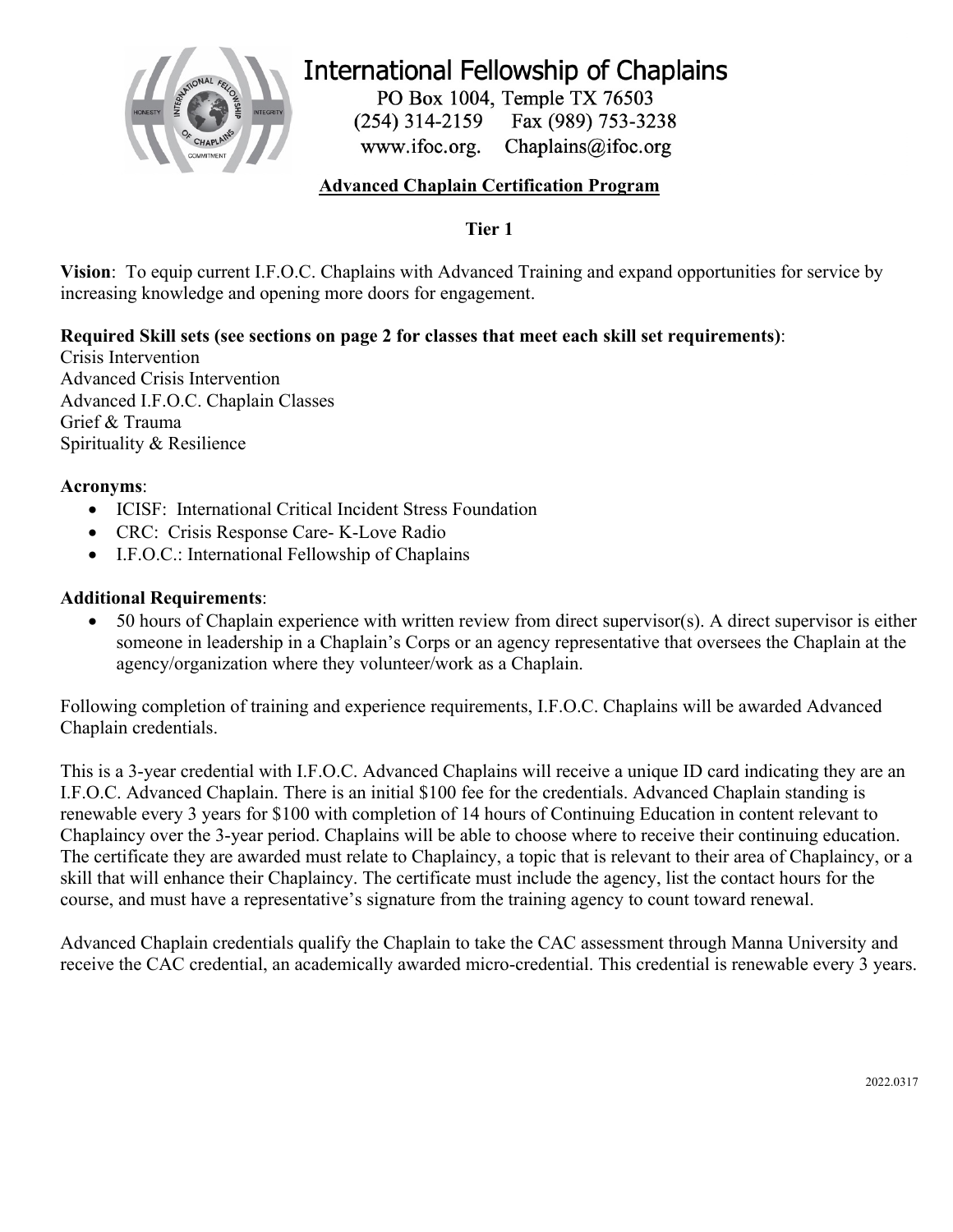

# International Fellowship of Chaplains

PO Box 1004, Temple TX 76503  $(254)$  314-2159 Fax (989) 753-3238

Chaplains@ifoc.org www.ifoc.org.

## **APPLICATION**

# **Advanced Chaplain Certification Program – Tier 1** *Section 1- PERSONAL DATA* Name: Last First Middle Initial Address: Street City City State Zip Code  $\text{Telephone:}\n \begin{picture}(180,190)(0,0) \put(0,0){\line(1,0){100}} \put(10,0){\line(1,0){100}} \put(10,0){\line(1,0){100}} \put(10,0){\line(1,0){100}} \put(10,0){\line(1,0){100}} \put(10,0){\line(1,0){100}} \put(10,0){\line(1,0){100}} \put(10,0){\line(1,0){100}} \put(10,0){\line(1,0){100}} \put(10,0){\line(1,0){100}} \put(10$ I.F.O.C. Chaplain ID # \_\_\_ \_\_\_ \_\_\_ \_\_\_ \_\_\_ \_\_\_ \_\_\_ \_\_\_ \_\_\_ Date of Birth \_\_\_\_\_/\_\_\_\_\_/\_\_\_\_\_\_\_\_\_ *Section 2- Skill Set Requirements (each skillset category must be met)*  $\checkmark$  Check off that the Certificates for the courses listed below  $\&$  forms are attached. 1) Crisis Intervention (both are required) a) \_\_\_\_\_\_ Assisting Individuals in Crisis (ICISF) and, b) \_\_\_\_\_\_ Group Crisis Intervention (ICISF) 2) Advanced Crisis Intervention (1 of the below required)

- a) \_\_\_\_\_\_ Advanced Assisting Individuals in Crisis (ICISF) c) \_\_\_\_\_ Strategic Response to Crisis (ICISF) d) \_\_\_\_\_ Suicide Prevention, Intervention, and
- b) \_\_\_\_\_\_ Advanced Group Crisis Intervention (ICISF)
- 3) I.F.O.C. Advanced Chaplain Classes (1 Class) (any advanced class offered on www.ifoc.org)
- 4) Grief & Trauma (1 of the below required)
	- a) \_\_\_\_\_\_\_ Grief Following Trauma (ICISF)
		- b) \_\_\_\_\_\_ Spiritual and Psychological First Aid (ICISF, CRC)
- 5) Spirituality & Resilience (one of the following)
	- a) \_\_\_\_\_ Enhancing Resilience- The Transforming Power of Spiritual Resilience (IFOC or CRC)
	- b) \_\_\_\_\_ Stress Management for the Trauma Service Provider (ICISF)
- 6) \_\_\_\_\_ Supervisor Assessment form is attached

## **Section 3-** *PAYMENT INFORMATION*

**Application Fee:** \$100.00. Please do not send cash.

(ICISF)

Postvention (ICISF)

c) Trauma Informed Care (CRC)

c) \_\_\_\_\_ Emotional & Spiritual Care in Disasters

d) \_\_\_\_\_ Crisis Care in Diversity (CRC)

\_\_\_\_ Visa \_\_\_\_ MC \_\_\_\_ Discover \_\_\_\_ AMEX\_\_\_\_ Check or Money Order # \_\_\_\_\_\_\_\_\_\_\_\_\_\_\_\_\_\_\_\_ \_\_\_ \_\_\_ \_\_\_ \_\_\_ / \_\_\_ \_\_\_ \_\_\_ \_\_\_ / \_\_\_ \_\_\_ \_\_\_ \_\_\_ /\_\_\_ \_\_\_ \_\_\_ \_\_\_ \_\_\_ \_\_\_ / \_\_\_ \_\_\_ \_\_\_ \_\_\_ \_\_\_ \_\_\_

| $\sim$<br>Card<br>NH.<br>тное |  | ⊅ate<br>эn | $\mathbf{v}$ |
|-------------------------------|--|------------|--------------|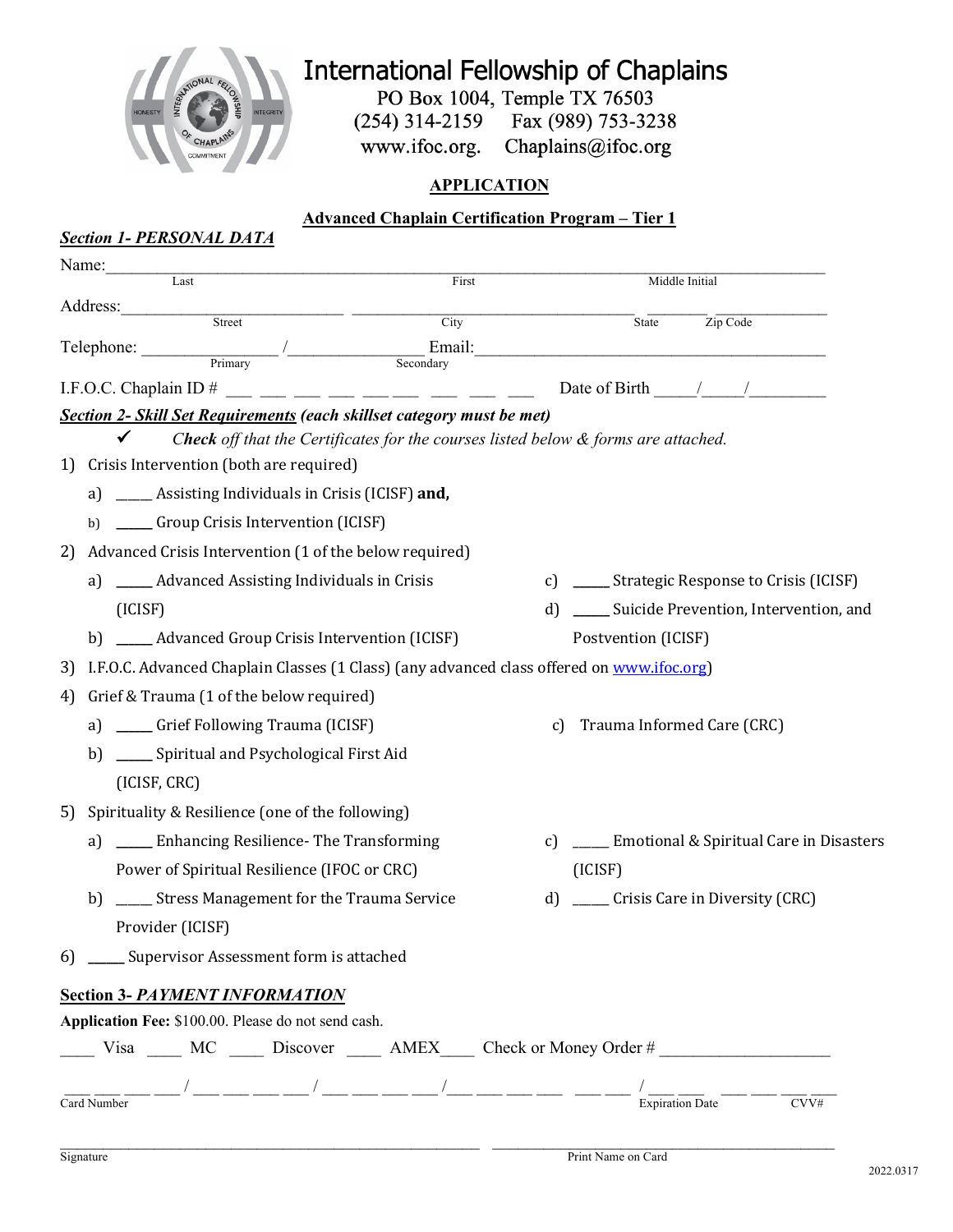

**International Fellowship of Chaplains** 

PO Box 1004, Temple TX 76503

 $(254)$  314-2159 Fax (989) 753-3238

www.ifoc.org. Chaplains@ifoc.org

## **APPLICATION**

#### **Advanced Chaplain Specialties Program – Tier 2**

(Optional – In addition to Tier 1 – Advanced Chaplains can apply for specialties at any time)

#### *Section 1- PERSONAL DATA*

| Last                     |               | First     | Middle Initial |          |  |  |
|--------------------------|---------------|-----------|----------------|----------|--|--|
| Address:                 |               |           |                |          |  |  |
|                          | <b>Street</b> | City      | <b>State</b>   | Zip Code |  |  |
| Telephone:               |               | Email:    |                |          |  |  |
|                          | Primary       | Secondary |                |          |  |  |
| I.F.O.C. Chaplain ID $#$ |               |           | Date of Birth  |          |  |  |

## **Section 2- NARRATIVE STATEMENT**

Narrative Statement written by the Advanced Chaplain applicant explaining why each Specialty is chosen.

# **Section 3- CERTIFICATE / ID CHECKLIST**

ü *Check off that the Certificates for the courses listed below & letter are attached.*

#### **DR (Disaster Response) Chaplain:** 6 courses required

- 1) ICS 100- Introduction to Incident Command System (FEMA.gov)
- 2) \_\_\_\_\_ ICS 200- Basic Incident Command System for Initial Response (FEMA.gov)
- 3) \_\_\_\_\_ IS 700- Introduction to the National Incident Management System/NIMS (FEMA.gov)
- 4) \_\_\_\_\_ IS 800- National Response Framework, An Introduction (FEMA.gov)
- 5) Emotional and Spiritual Care in Disasters (ICISF)
- 6) \_\_\_\_\_\_ Strategic Response to Crisis (ICISF)

#### **Community Chaplain:** 4 of 5 Courses

- 1) \_\_\_\_\_ Mental Health First Aid (Mental Health Association)
- 2) Crisis Care in Diversity (CRC)
- 3) Suicide Prevention, Intervention and Postvention (ICISF)
- 4) Trauma Impact on the Family (CRC)
- 5) CISM Application with Children

#### **First Responder:** Item 1 is required,  $+3$  of 4 Courses (Items 2-5)

- 1) \_\_\_\_\_ Certificate of Completion of a Citizens Police, Fire, or Sheriff's Academy
	- Or: \_\_\_\_\_ letter from dept. Chief stating applicant has the training equivalency of a citizen's academy if one was offered.
	- Or: \_\_\_\_\_ professional identification of Active First Responder
	- Or: \_\_\_\_\_ professional identification of Retired First Responder
- 2) \_\_\_\_\_ Line of Duty Death: Preparing the Best for the Worst (ICISF or CRC)
- 3) Stress Management for the Trauma Service Provider (ICISF)
- 4) \_\_\_\_\_ Suicide Prevention, Intervention and Postvention (ICISF)
- 5) \_\_\_\_\_ Understanding Uniformed Services Family Stress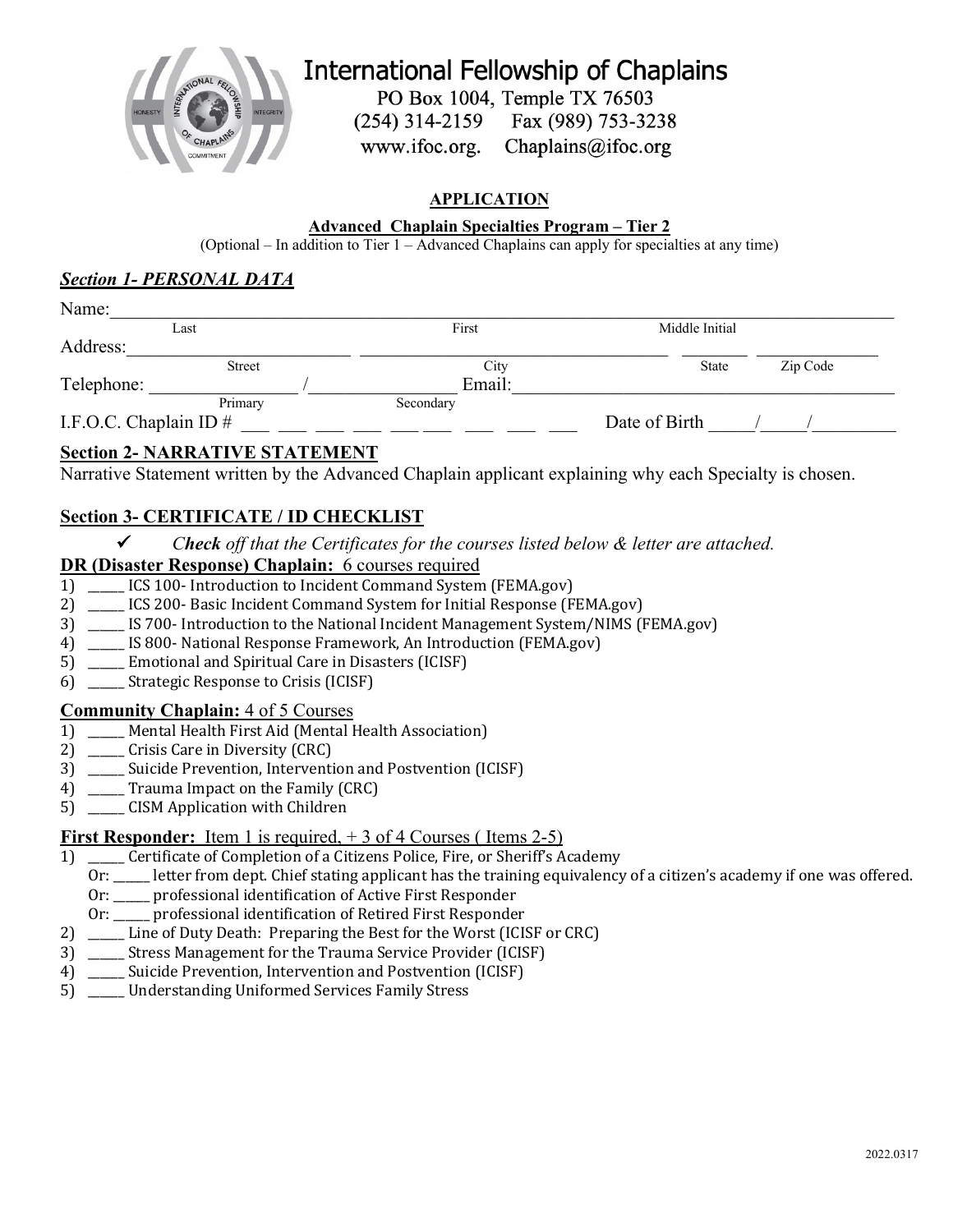# **Supervisor assessment of Chaplain core competencies**

*A candidate for certification will demonstrate competency in the following standards, as observed by the supervisor in an active service setting.*

Applicant name \_\_\_\_\_\_\_\_\_\_\_\_\_\_\_\_\_\_\_\_\_\_\_\_\_\_\_\_\_\_\_\_\_\_\_\_\_\_\_\_\_\_\_\_\_\_ Supervisor name \_\_\_\_\_\_\_\_\_\_\_\_\_\_\_\_\_\_\_\_\_\_\_\_\_\_\_\_\_\_\_\_\_\_\_\_\_\_

|    | <b>STANDARD</b>                                                                                                               | Thoroughly &<br>consistently<br>meets<br>standard<br>(4) | <b>Meets</b><br>standard most<br>of the time<br>(3) | <b>Sometimes</b><br>meets<br>standard<br>(2) | <b>Rarely meets</b><br>standard<br>(1) | <b>Not</b><br>applicable/<br>not observed | <b>Explanation or clarification</b> |
|----|-------------------------------------------------------------------------------------------------------------------------------|----------------------------------------------------------|-----------------------------------------------------|----------------------------------------------|----------------------------------------|-------------------------------------------|-------------------------------------|
|    | Functional:                                                                                                                   |                                                          |                                                     |                                              |                                        |                                           |                                     |
| 1. | Effectively establish, maintain, and conclude<br>empathic encounters with care recipients                                     |                                                          |                                                     |                                              |                                        |                                           |                                     |
| 2. | Triage and manage crisis situations calmly and<br>efficiently                                                                 |                                                          |                                                     |                                              |                                        |                                           |                                     |
| 3. | Enable catharsis and reflection in care recipients                                                                            |                                                          |                                                     |                                              |                                        |                                           |                                     |
| 4. | Collect and assess relevant information regarding<br>care recipients' spiritual/religious needs and<br>support systems        |                                                          |                                                     |                                              |                                        |                                           |                                     |
| 5. | Coordinate with clergy/faith group to access<br>religious/spiritual resources, materials, and<br>services for care recipients |                                                          |                                                     |                                              |                                        |                                           |                                     |
| 6. | Facilitate group processes such as family<br>meetings, crisis debriefings, or support groups                                  |                                                          |                                                     |                                              |                                        |                                           |                                     |
|    | Philosophical:                                                                                                                |                                                          |                                                     |                                              |                                        |                                           |                                     |
| 7. | Advocate for and contribute to the well-being<br>and best interests of care recipients                                        |                                                          |                                                     |                                              |                                        |                                           |                                     |
| 8. | Respect the physical, emotional, social, and<br>spiritual boundaries of care recipients                                       |                                                          |                                                     |                                              |                                        |                                           |                                     |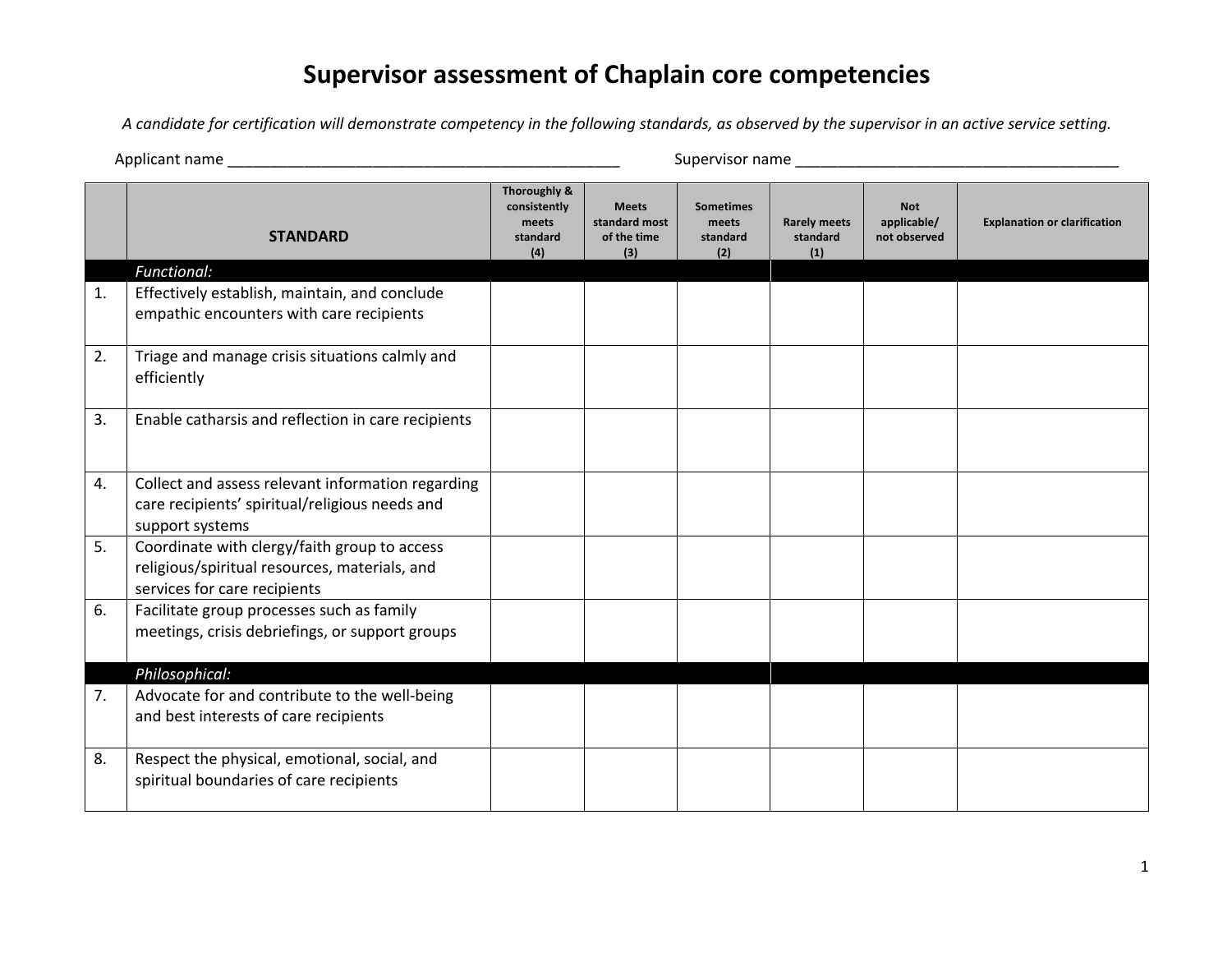# **Supervisor assessment of Chaplain core competencies**

| 9.  | Honor differences in abilities, beliefs, cultures, or<br>identities without judgement                                         |  |  |  |
|-----|-------------------------------------------------------------------------------------------------------------------------------|--|--|--|
| 10. | Exhibit proper handling of power dynamics in the<br>role of spiritual care provider                                           |  |  |  |
|     | Environmental:                                                                                                                |  |  |  |
| 11. | Present oneself appropriately for the setting,<br>including availability, attire, and grooming                                |  |  |  |
| 12. | Function within the guidelines of the host<br>organization's culture, systems, values, and<br>mission                         |  |  |  |
| 13. | Maintain proper boundaries and working<br>relationships among key team members                                                |  |  |  |
|     | Technical:                                                                                                                    |  |  |  |
| 14. | Accomplish tasks independently with minimal<br>instruction or monitoring                                                      |  |  |  |
| 15. | Protect the privacy and confidentiality of care<br>recipients, within the limits of federal and state<br>laws and regulations |  |  |  |
| 16. | Communicate effectively verbally and, if needed,<br>in writing                                                                |  |  |  |
| 17. | Act in accordance with the Code of Ethics                                                                                     |  |  |  |
|     | Personal:                                                                                                                     |  |  |  |
| 18. | Confidently serve without excessive need for<br>recognition or affirmation                                                    |  |  |  |